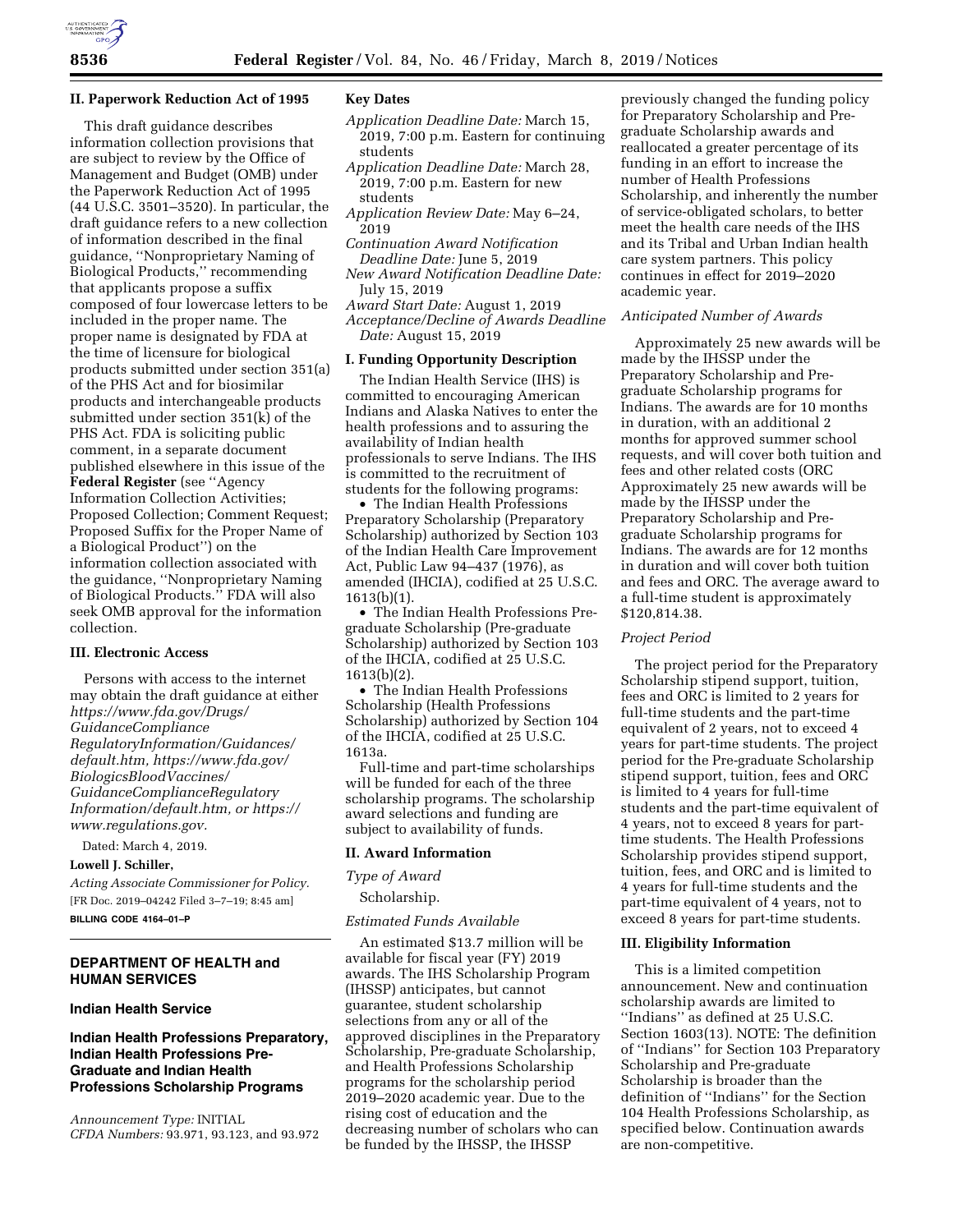## *1. Eligibility*

The Health Professions Preparatory Scholarship awards are made to American Indians (members of Federally recognized Tribes, including those from Tribes terminated since 1940, first and second degree descendants of members of federally recognized Tribes, members of Staterecognized Tribes and first and second degree descendants of members of Staterecognized Tribes), or Eskimo, Aleut, and other Alaska Natives who:

• Have successfully completed high school education or high school equivalency; and

• Have been accepted for enrollment in a compensatory, pre-professional general education course or curriculum.

The Health Professions Pre-graduate Scholarship awards are made to American Indians (members of Federally recognized Tribes, including those from Tribes terminated since 1940, first and second degree descendants of members of federally recognized Tribes, members of State recognized Tribes, and first and second degree descendants of members of Staterecognized Tribes), or Eskimo, Aleut, or other Alaska Natives who:

• Have successfully completed high school education or high school equivalency; and

• Have been accepted for enrollment or are enrolled in an accredited pregraduate program leading to a

baccalaureate degree in pre-medicine, pre-dentistry, pre-optometry or prepodiatry.

The Indian Health Professions Scholarship may only be awarded to an individual who is a member of a federally recognized Indian Tribe, Eskimo, Aleut, or other Alaska Native as provided by Section 1603(13) of the IHCIA. Membership in a Tribe recognized only by a State does not meet this statutory requirement. To receive an Indian Health Professions Scholarship, an otherwise eligible individual must be enrolled in an appropriately accredited school and pursuing a course of study in an eligible profession.

# *2. Cost Sharing/Matching*

The IHS does not require matching funds or cost sharing for grants or cooperative agreements.

# *3. Benefits From State, Local, Tribal and Other Federal Sources*

Awardees of the Preparatory Scholarship, Pre-graduate Scholarship, or Health Professions Scholarship, who accept outside funding from other scholarship, grant, and fee waiver programs, will have these monies applied to their student account tuition and fees charges at the college or university they are attending, before the IHSSP will pay any of the remaining balance, unless said outside scholarship, grant, or fee waiver award

letter specifically excludes use for tuition and fees. These outside funding sources must be reported on the student's invoicing documents submitted by the college or university they are attending. Student loans and Veterans Administration (VA)/G.I. Bill benefits accepted by Health Professions Scholarship recipients will have no effect on the IHSSP payment made to their college or university.

## **IV. Application Submission Information**

*1. Electronic Application System and Application Handbook Instructions and Forms* 

Applicants must go online to: *[www.ihs.gov/scholarship/online](http://www.ihs.gov/scholarship/online_application/index.cfm)*\_ *[application/index.cfm](http://www.ihs.gov/scholarship/online_application/index.cfm)* to apply for an IHS scholarship and access the Application Handbook instructions and forms for submitting a properly completed application for review and funding consideration. Applicants are strongly encouraged to seek consultation from their Area Scholarship Coordinator (ASC) in preparing their scholarship application for award consideration. The ASCs are listed on the IHS website at: *[http://](http://www.ihs.gov/scholarship/contact/areascholarshipcoordinators/) [www.ihs.gov/scholarship/contact/](http://www.ihs.gov/scholarship/contact/areascholarshipcoordinators/) [areascholarshipcoordinators/.](http://www.ihs.gov/scholarship/contact/areascholarshipcoordinators/)* This information is listed below. Please review the following list to identify the appropriate IHS ASC for your State.

| IHS Area office and states/locality served                                                                                                                                                                                                                                                                                                                       | Scholarship coordinator address                                                                                                                                                                   |
|------------------------------------------------------------------------------------------------------------------------------------------------------------------------------------------------------------------------------------------------------------------------------------------------------------------------------------------------------------------|---------------------------------------------------------------------------------------------------------------------------------------------------------------------------------------------------|
| Great Plains Area IHS:                                                                                                                                                                                                                                                                                                                                           | Mr. Matthew Martin, IHS Area Scholarship Coordinator, Great Plains<br>Area IHS, 115 Fourth Avenue SE, Aberdeen, SD 57401, Tel: (605)<br>226-7502.                                                 |
| Alaska Area Native Health Services:                                                                                                                                                                                                                                                                                                                              | Ms. Jennifer Fielder, IHS Area Scholarship Coordinator, Alaska Area<br>Native Health, 3900 Ambassador Drive, Anchorage, AK 99508, Tel:<br>$(907)$ 729-1387.                                       |
| Albuquerque Area IHS:                                                                                                                                                                                                                                                                                                                                            | Ms. Jeanette Garcia, IHS Area Scholarship Coordinator, Albuquerque<br>Area IHS, 4101 Indian School Rd. NE, Suite 225, Albuquerque, NM<br>87110, Tel: (505) 256-6729.                              |
| Bemidji Area IHS:<br>Illinois, Indiana, Michigan, Minnesota, Wisconsin                                                                                                                                                                                                                                                                                           | Mr. Tony Buckanaga, IHS Area Scholarship Coordinator, Bemidji Area<br>IHS, 522 Minnesota Avenue NW, Room 115A, Bemidji, MN 56601,<br>Tel: (218) 444-0486, (800) 892-3079 (toll free).             |
| <b>Billings Area IHS:</b>                                                                                                                                                                                                                                                                                                                                        | Mr. Brett Miller, IHS Area Scholarship Coordinator, Billings Area IHS,<br>Area Personnel Office, P.O. Box 36600, 2900 Fourth Avenue North,<br>Suite 400, Billings, MT 59107, Tel: (406) 247-7211. |
| California Area IHS:                                                                                                                                                                                                                                                                                                                                             | Mr. Sergio Islas, IHS Area Scholarship Coordinator, California Area<br>IHS, 650 Capitol Mall, Suite 7-100, Sacramento, CA 95814, Tel:<br>(916) 930-3983 ext. 724.                                 |
| Nashville Area IHS:<br>Alabama, Arkansas, Connecticut, Delaware, Florida, Georgia, Ken-<br>tucky, Louisiana, Maine, Maryland, Massachusetts, Mississippi,<br>New Hampshire, New Jersey, New York, North Carolina, Ohio,<br>Pennsylvania, Rhode Island, South Carolina, Tennessee,<br>Vermont, Virginia, West Virginia, District of Columbia.<br>Navajo Area IHS: | Mr. Nicholas Mayo, IHS Area Scholarship Coordinator, Nashville Area<br>IHS, 711 Stewarts Ferry Pike, Nashville, TN 37214, Tel: (615) 467-<br>1711.                                                |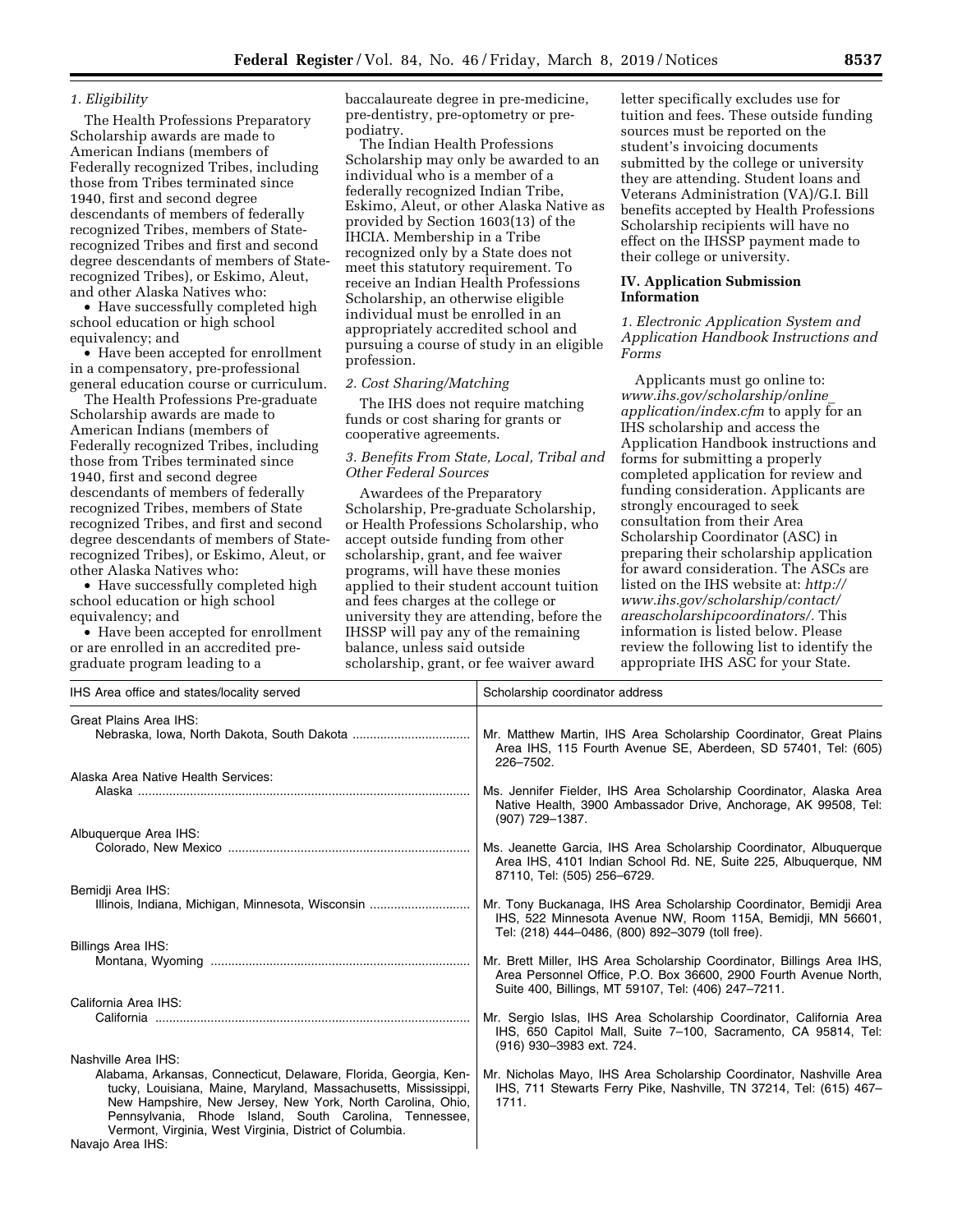| IHS Area office and states/locality served | Scholarship coordinator address                                                                                                                                                                |
|--------------------------------------------|------------------------------------------------------------------------------------------------------------------------------------------------------------------------------------------------|
|                                            | Ms. Aletha John, IHS Area Scholarship Coordinator, Navajo Area IHS,                                                                                                                            |
| Oklahoma City Area IHS:                    | P.O. Box 9020, Window Rock, AZ 86515, Tel: (928) 871-1360.                                                                                                                                     |
|                                            | Mr. Keith Bohanan, IHS Area Scholarship Coordinator, Oklahoma City<br>Area IHS, 701 Market Drive, Oklahoma City, OK 73114, Tel: (405)<br>951-3789, (800) 722-3357 (toll free).                 |
| Phoenix Area IHS:                          |                                                                                                                                                                                                |
|                                            | Ms. Stephanie Qa'havi, IHS Area Scholarship Coordinator, Phoenix<br>Area IHS, Southwest Region Human Resources, 40 North Central<br>Avenue, Suite 510, Phoenix, AZ 85004, Tel: (602) 364-5225. |
| Portland Area IHS:                         |                                                                                                                                                                                                |
|                                            | Ms. Heidi Hulsey, IHS Area Scholarship Coordinator, Portland Area<br>IHS, 1414 NW Northrup Street, Suite 800, Portland, OR 97209, Tel:<br>$(503)$ 414-7745.                                    |
| Tucson Area IHS:                           |                                                                                                                                                                                                |
|                                            | Ms. Stephanie Qa'havi, (See Phoenix Area).                                                                                                                                                     |

#### *2. Content and Form Submission*

Each applicant will be responsible for entering their basic applicant account information online, in addition to submitting required documents as requested, in accordance with the IHS Scholarship Program Application Handbook instructions, to the: IHS Scholarship Program Branch Office, 5600 Fishers Lane, Mail Stop: OHR (11E53A), Rockville, Maryland, 20857. Applicants must initiate an application through the online portal or the application will be considered incomplete. For more information on how to use the online portal, go to *[www.ihs.gov/scholarship.](http://www.ihs.gov/scholarship)* The portal will open on December 15, 2018. For new applicants, an initial review process for scoring will be performed. The initial review process requires a completed online application and official transcript(s) to determine a rating score. An application will be rated on narrative, faculty evaluations, and official transcript(s). The following documents must be submitted by March 28, 2018, 7:00 p.m. Eastern:

• A completed online application. • Official transcript(s) that indicate a minimum of 24 credit hours of college coursework to be completed by June 1, 2019. Official transcripts (s) must be

provided from every college/university attended within the past 7 years. • Cumulative Grade Point Average (GPA): Calculated by the applicant and indicated on the application.

• Two Faculty/Employer Evaluations with faculty evaluators identified, evaluations transmitted and completed in the online applicant portal.

• Online narratives-reasons for requesting the scholarship.

• Delinquent Debt form completed in the online applicant portal.

• Course Curriculum Form completed in the online applicant portal.

The Initial Review Process should be completed by the first week in June and scores will be provided for the Selection Process.

The Selection Process will be initiated after the rating scores are provided. The Selection Process will be completed by the second week in June to determine potential awardees. Non-selected applicants will be notified by mail by the end of June. Selected applicants will be notified by mail to submit the following documents within 30 days of notification:

• Current Letter of Acceptance from a college/university or proof of application to a college/university or health professions program.

• Applicant's Documents for Indian Eligibility.

If you are a member of a federally recognized Tribe or Alaska Native (recognized by the Secretary of the Interior), provide evidence of

A. Certification of Tribal enrollment by the Secretary of the Interior, acting through the Bureau of Indian Affairs (BIA) Certification: Form 4432–Category A or D, (whichever is applicable).

**Note:** If you meet the criteria of Form 4432—Category B or C, you are eligible only for the Preparatory or Pre-graduate Scholarships, which have eligibility criteria as follows in Section B.

B. For Preparatory Scholarship or Pregraduate Scholarship, only: If you are a member of a Tribe terminated since 1940 or a State-recognized Tribe and first or second degree descendant, provide official documentation that you meet the requirements of Tribal membership as prescribed by the charter, articles of incorporation or other legal instrument of the Tribe and have been officially designated as a Tribal member as evidenced by an accompanying document signed by an authorized Tribal official; or other evidence, satisfactory to the Secretary of the Interior, that you are a member of the Tribe. In addition, if the terminated or State-recognized Tribe of which you

are a member is not on a list of such Tribes published by the Secretary of the Interior in the **Federal Register**, you must submit an official signed document that the Tribe has been terminated since 1940 or is recognized by the State in which the Tribe is located in accordance with the law of that State.

C. For Preparatory Scholarship or Pregraduate Scholarship, only: If you are not a Tribal member, but are a natural child or grandchild of a Tribal member you must submit: (1) Evidence of that fact, *e.g.,* your birth certificate and/or your parent's/grandparent's birth/death certificate showing the name of the Tribal member; and (2) evidence of your parent's or grandparent's Tribal membership in accordance with paragraphs A and B. The relationship to the Tribal member must be clearly documented. Failure to submit the required documentation will result in the application not being accepted for review.

• Curriculum for Major.

• Declaration of Federal

Employment–OMB Form 3206–0162. • Addendum OF 306 Form–OMB

Form 0917–0028.

#### *3. Submission Dates*

*Application Receipt Date:* The online continuation application submission deadline for continuation applicants is March 15, 2019, 7:00 p.m. Eastern. No supporting documents will be accepted after this postal date, except final Letters of Acceptance, which must be submitted no later than postal date, May 31, 2019.

*Application Receipt Date:* The online application submission deadline for new applicants is, March 28, 2019, 7:00 p.m. Eastern and mail official transcript(s) by the postal deadline of March 28, 2019.

The online application and official transcript(s) shall be considered as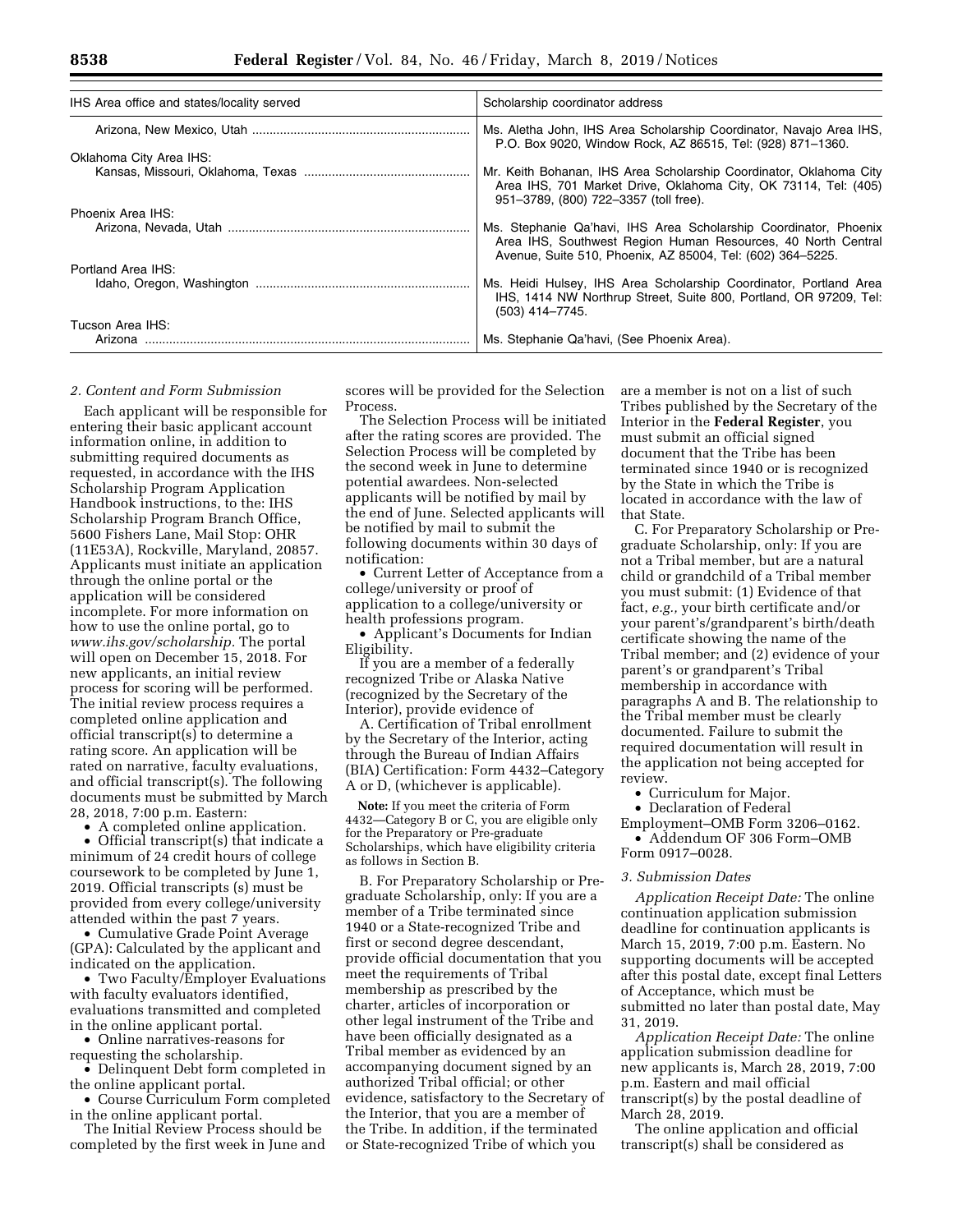meeting the deadline if they are received by the IHSSP branch office, postmarked on or before the deadline date. Applicants should request a legibly dated U.S. Postal Service postmark. Private metered postmarks will not be acceptable as proof of timely mailing and the application will not be considered for funding. Receipts of any kind will not be accepted as proof in meeting the postal deadline.

New and continuation applicants may check the status of their application receipt and processing by logging into their online account at: *[https://](https://www.ihs.gov/scholarship/online_application/index.cfm) [www.ihs.gov/scholarship/online](https://www.ihs.gov/scholarship/online_application/index.cfm)*\_ *[application/index.cfm.](https://www.ihs.gov/scholarship/online_application/index.cfm)* Applications received with postmarks after the announced deadline date will not be considered for funding.

#### *4. Intergovernmental Review*

Executive Order 12372 requiring intergovernmental review is not applicable to this program.

#### *5. Funding Restrictions*

No more than five percent of available funds will be used for part-time scholarships this fiscal year. Students are considered part-time if they are enrolled for a minimum of six hours of instruction and are not considered in full-time status by their college/ university. Documentation must be received from part-time applicants that their school and course curriculum allows less than full-time status. Both part-time and full-time scholarship awards will be made in accordance with the authorizing statutes at 25 U.S.C. 1613 and 1613a and the regulations at 42 CFR part 136 subpart J, subdivisions J–3, J–4, and J–8 and this information will be published in all IHSSP Application and Student Handbooks as they pertain to the IHSSP.

#### *6. Other Submissions Requirements*

New and continuation applicants are responsible for using the online application system. See section 3. Submission Dates for application deadlines.

### **V. Application Review Information**

## *1. Criteria*

Applications will be reviewed and scored with the following criteria.

• Academic Performance (40 Points)

Applicants are rated according to their academic performance as evidenced by transcripts and faculty evaluations. In cases where a particular applicant's school has a policy not to rank students academically, faculty members are asked to provide a personal judgment of the applicant's

achievement. Preparatory, Pre-graduate and Health Professions applicants with a cumulative GPA below 2.0 are not eligible for award.

• Faculty/Employer Recommendations (30 Points)

Applicants are rated according to evaluations by faculty members, current and/or former employers and Tribal officials regarding the applicant's potential in the chosen health related professions.

• Stated Reasons for Asking for the Scholarship and Stated Career Goals Related to the Needs of the IHS (30 Points)

Applicants must provide a brief written explanation of reasons for asking for the scholarship and of their career goals. Applicants are considered for scholarship awards based on their desired career goals and how these goals relate to current Indian health personnel needs.

The applicant's narrative will be judged on how well it is written and its content.

Applications for each health career category are reviewed and ranked separately.

• Applicants who are closest to graduation or completion of training are awarded first. For example, senior and junior applicants under the Pre-graduate Scholarship receive funding before freshmen and sophomores.

#### • Priority Categories

The following is a list of health professions that will be considered for funding in each scholarship program in FY 2019.

- $\circ$  Preparatory Scholarship is limited to senior and junior students pursuing the following degrees.
	- A. Pre-Clinical Psychology.
	- B. Pre-Nursing.
	- C. Pre-Pharmacy.
- D. Pre-Social Work (Juniors and Seniors preparing for an Master of Science in social work).
- $\circ$  Pre-graduate Scholarship is limited to junior year and above students pursuing the following degrees.
	- A. Pre-Dentistry.
	- B. Pre-Medicine.
	- C. Pre-Optometry.
	- D. Pre-Podiatry.
- $\circ$  Health Professions Scholarship. A. Medicine—Allopathic and Osteopathic doctorate degrees.
	- B. Nursing—Bachelor of Science (BSN). Priority consideration will be given to Registered Nurses employed by the IHS; in a program conducted under a contract or compact entered into under the

Indian Self-Determination and Education Assistance Act (Pub. L. 93–638) and its amendments; or in a program assisted under Title V of the IHCIA.

- C. Nursing (NP, DNP)—Nurse Practitioner/Advanced Practice Nurse in Family Practice, Psychiatry, Geriatric, Women's Health, Pediatric Nursing.
- D. Nursing—Certified Nurse Midwife (CNM).
- E. Certified Registered Nurse Anesthetist (CRNA).
- F. Physician Assistant (certified).
- G. Dentistry—DDS or DMD degree.
- H. Social Work—Master's degree.
- I. Chemical Dependency Counseling— Master's degree.
- J. Clinical Psychology—Ph.D. or PsyD.
- K. Counseling Psychology—Ph.D.
- L. Optometry—OD.
- M. Pharmacy—PharmD.
- N. Podiatry—DPM.
- O. Physical Therapy—MS or DPT.
- P. Environmental Engineering—BS (Jr. and Sr. undergraduate years only).
- Q. Environmental Health/Sanitarian— BS (Jr. and Sr. undergraduate years only).

#### *2. Review and Selection Process*

The applications will be reviewed and scored by the IHSSP Application Review Committee appointed by the IHS. Reviewers will not be allowed to review an application from their area or their own Tribe. Each application will be reviewed by three reviewers. The average score of the three reviews provides the final ranking score for each applicant. To determine the ranking of each applicant, these scores are sorted from the highest to the lowest within each scholarship health discipline by date of graduation and score. If several students have the same date of graduation and score within the same discipline, the computer will randomly sort the ranking list and will not sort by alphabetical name. Selections are then made from the top of each ranking list to the extent that funds allocated by the IHS among the three scholarships are available for obligation.

### **VI. Award Administration Information**

### *1. Award Notices*

It is anticipated that recipients applying for extension of their scholarship funding will be notified in writing during the second week of June 2019 and new applicants will be notified in writing during the second week of July 2019. An Award Letter will be issued to successful applicants. Unsuccessful applicants will be notified in writing and provided an IHS official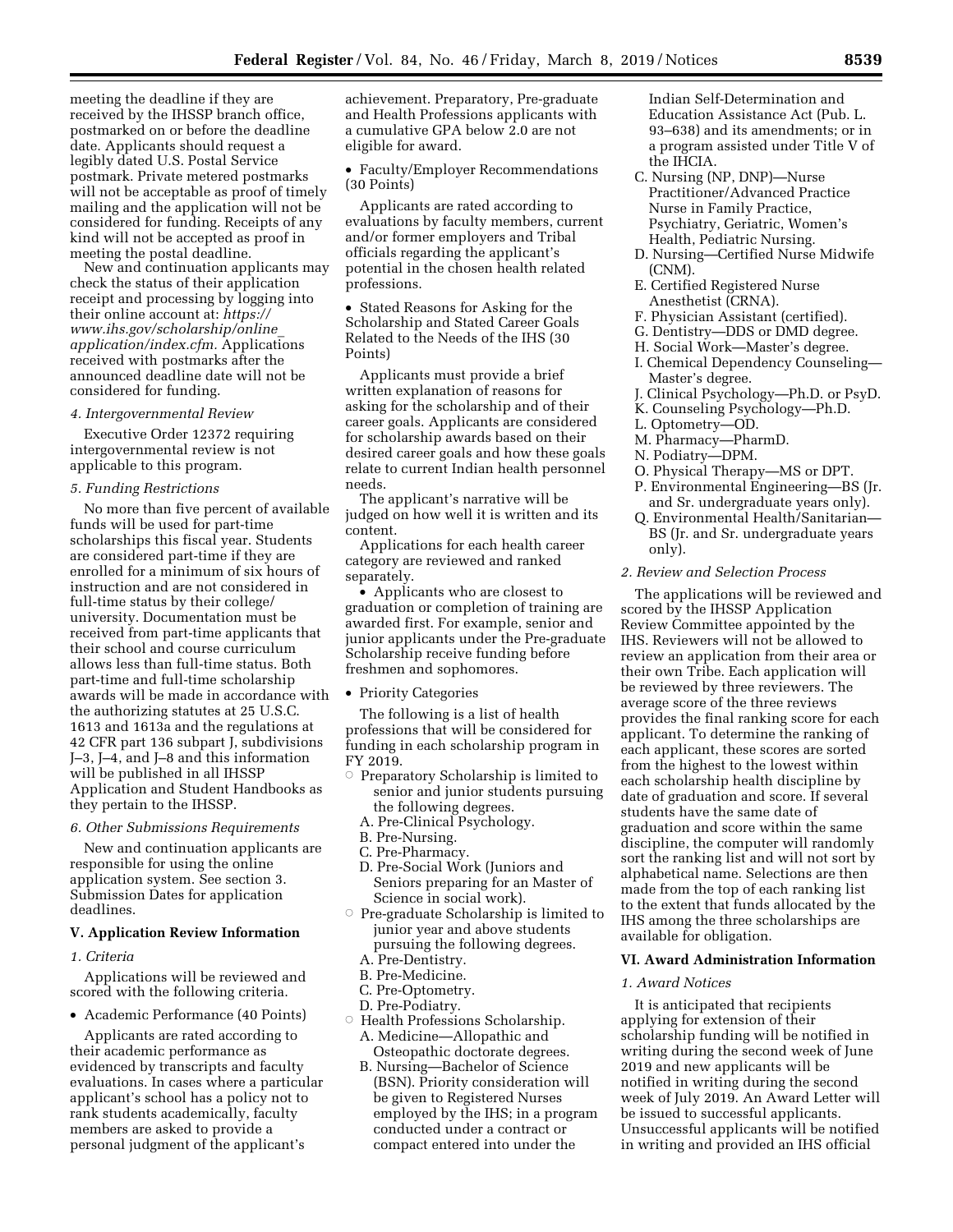contact name if more information is desired.

# *2. Administrative and National Policy Requirements*

Regulations at 42 CFR 136.304 provide that the IHS shall, from time to time, publish a list of allied health professions eligible for consideration for the award of the Preparatory Scholarship, Pre-graduate Scholarship, and Health Professions Scholarship. Section 104(b)(1) of the IHCIA, 25 U.S.C. 1613a(b)(1), authorizes the IHS to determine the distribution of scholarships among the health professions.

Awards for the Health Professions Scholarship will be made in accordance with the IHCIA, 25 U.S.C. 1613a and 42 CFR §§ 136.330–136.334. Awardees shall incur a service obligation prescribed under the IHCIA, Section 1613a(b), shall be met by service, through full-time clinical practice (as detailed on page 18 of the IHSSP Service Commitment Handbook at: *[http://www.ihs.gov/scholarship/](http://www.ihs.gov/scholarship/handbooks/service_commitment_)  [handbooks/service](http://www.ihs.gov/scholarship/handbooks/service_commitment_)*\_*commitment*\_ *handbook.pdf:* 

(1) In the IHS;

(2) In a program conducted under a contract or compact entered into under the Indian Self-Determination and Education Assistance Act (Pub. L. 93– 638) and its amendments;

(3) In a program assisted under Title V of the Indian Health Care Improvement Act (Pub. L. 94–437) and its amendments; or

(4) In a private practice option of his or her profession if the practice (a) is situated in a health professional shortage area, designated in regulations promulgated by the Secretary of Health and Human Services (Secretary) and (b) addresses the health care needs of a substantial number (75 percent of the total served) of Indians as determined by the Secretary in accordance with guidelines of the Service.

Pursuant to the IHCIA Section 1613a(b)(3)(C), an awardee of a Health Professions Scholarship may, at the election of the awardee, meet his or her service obligation prescribed under IHCIA Section 1613a(b) by a program specified in options (1)–(4) above that:

(i) Is located on the reservation of the Tribe in which the awardee is enrolled; or

(ii) Serves the Tribe in which the awardee is enrolled, if there is an open vacancy available in the discipline for which the awardee was funded under the Health Professions Scholarship during the required 90-day placement period.

In summary, all awardees of the Indian Health Professions Scholarship are reminded that acceptance of this scholarship will result in a service obligation required by both statute and contract, that must be performed, through full-time clinical practice, at an approved service payback facility. The IHS Director (Director) reserves the right to make final decisions regarding assignment of scholarship recipients to fulfill their service obligation.

Moreover, the Director has the authority to make the final determination, designating a facility, whether managed and operated by the IHS, or one of its Tribal or Urban Indian partners, consistent with IHCIA, as approved for scholar-obligated service payback.

3. Reporting Requirements

Scholarship Program Minimum Academic Requirements

It is the policy of the IHS that a scholarship awardee funded under the Health Professions Scholarship Program of the IHCIA must maintain a 2.0 cumulative GPA, remain in good academic standing each semester/ trimester/quarter, maintain full-time student status (institutional definition of ''minimum hours'' constituting full-time enrollment applies) or part-time student status (institutional definition of ''minimum and maximum'' hours constituting part-time enrollment applies) for the entire academic year, as indicated on the scholarship application submitted for that academic year. The Health Professions Scholarship awardee may not change his or her enrollment status between terms of enrollment during the same academic year unless approved in advance by the Branch Chief of Scholarships. New recipients may not request a leave of absence the first academic year. All requests for leave of absence are to be approved in advance by the Director, Division of Health Professions Support.

An awardee of a scholarship under the Preparatory Scholarship and Pregraduate Scholarship authority must maintain a 2.0 cumulative GPA, remain in good standing each semester/ trimester/quarter and be a full-time student (institutional definition of ''minimum hours'' constituting full-time enrollment applies, typically 12 credit hours per semester) or a part-time student (institutional definition of ''minimum and maximum'' hours constituting part-time enrollment applies, typically 6–11 credit hours). The Preparatory Scholarship and Pregraduate Scholarship awardee may not change from part-time status to full-time

status or vice versa in the same academic year unless approved in advance by the Branch Chief of Scholarships. New recipients may not request a leave of absence the first academic year.

The following reports must be sent to the IHSSP at the identified time frame. Each scholarship awardee will have access to online Student and Service Commitment Handbooks and required program forms and instructions on when, how, and to whom these must be submitted, by logging into the IHSSP website at *[www.ihs.gov/scholarship.](http://www.ihs.gov/scholarship)* If a scholarship awardee fails to submit these forms and reports as required, they will be ineligible for continuation of scholarship support and scholarship award payments will be discontinued.

# A. Recipient's and Initial Progress Report

Within thirty days from the beginning of each semester/trimester/quarter, scholarship awardees must submit a Recipient's Initial Program Progress Report (Form IHS–856–8), found on the IHS Scholarship Program website at: *[http://www.ihs.gov/scholarship/](http://www.ihs.gov/scholarship/programresources/studentforms/)  [programresources/studentforms/.](http://www.ihs.gov/scholarship/programresources/studentforms/)* 

## B. Transcripts

Within thirty days from the end of each academic period, *i.e.,* semester/ trimester/quarter, or summer session, scholarship awardees must submit an Official Transcript showing the results of the classes taken during that period.

C. Notification of Academic Problem

If at any time during the semester/ trimester/quarter, scholarship awardees are advised to reduce the number of credit hours for which they are enrolled below the minimum of the 12 (or the number of hours considered by their school as full-time) for a full-time student or at least 6 hours for part-time students, or if they experience academic problems, they must submit this report (Form IHS–856–9), found on the IHS Scholarship Program website at: *[www.ihs.gov/scholarship/](http://www.ihs.gov/scholarship/programresources/studentforms/) [programresources/studentforms/.](http://www.ihs.gov/scholarship/programresources/studentforms/)* 

D. Change of Status

• Change of Academic Status

Scholarship awardees must immediately notify their Scholarship Program Analyst if they are placed on academic probation, dismissed from school, or voluntarily withdraw for any reason (personal or medical).

# • Change of Health Discipline

Scholarship awardees may not change from the approved IHSSP health discipline during the school year. If an